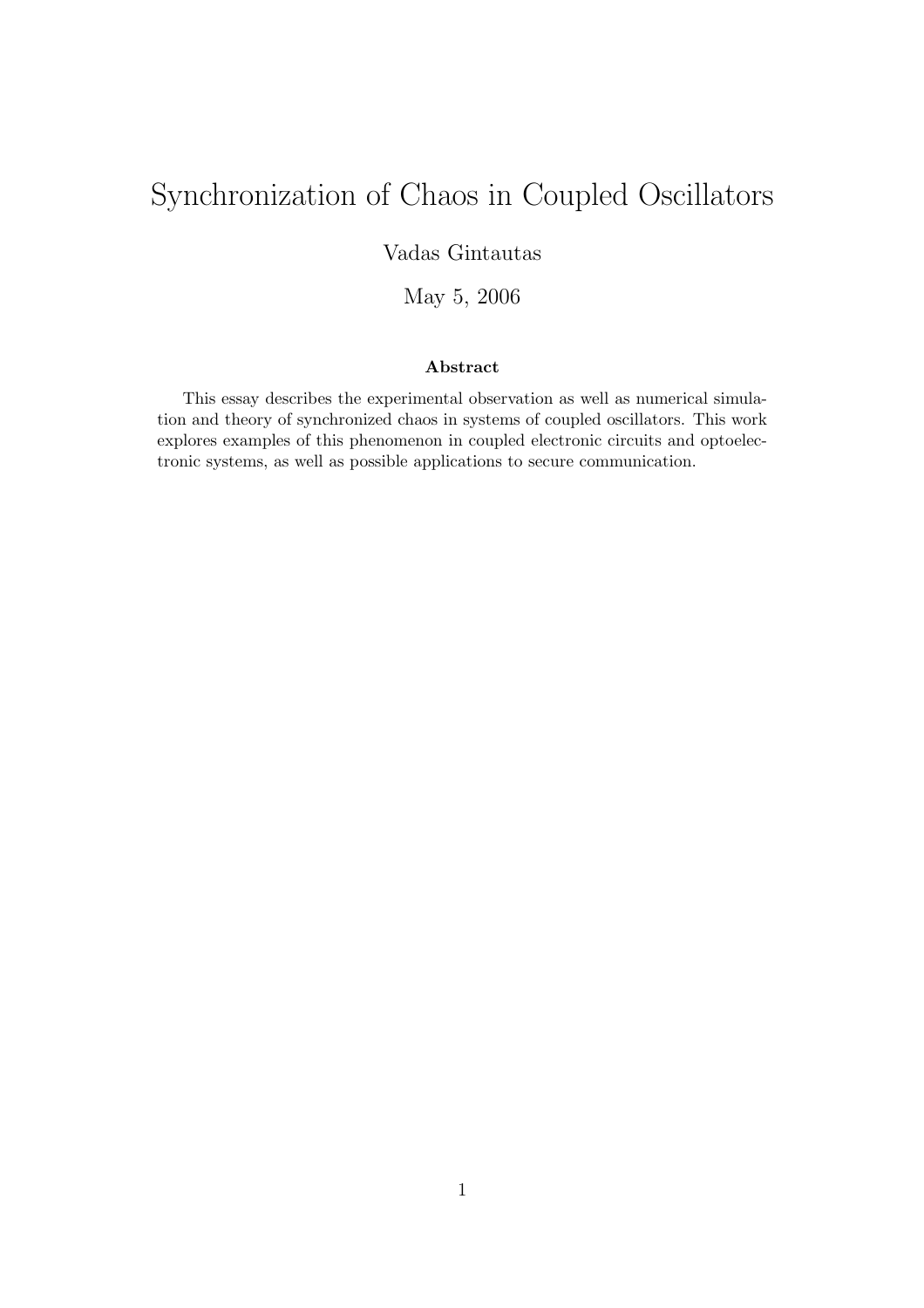### 1 Introduction and Background

The ever-present demand for secure wireless communication is one of the primary motivations for studying the synchronization of chaos. This demand, especially in military applications, led Louis Pecora and Thomas Carroll at the Naval Research Laboratory to develop a method for synchronizing two chaotic oscillators in 1990 [1], and it continues to be a reason for innovation in this field of study today [2]. When played through a speaker, the output of a chaotic system sounds like white noise [3]. But, unlike random noise coming from two unsynchronized and unrelated systems, the output of two synchronized chaotic oscillators is identical. Subtract the two and nothing but silence remains. The simplest way to apply this to improve the security of communications is to add a message signal to the "noise" from a chaotic oscillator before sending a transmission. Any eavesdropper will hear only seemingly random noise. The receiver, if equipped with an identical chaotic oscillator synchronized to the one in the transmitter, need only subtract the output of its chaotic oscillator from the transmission. The receiver will then have the message in its original form. Although this simple method for encrypting a signal is easily defeated by signal processing methods, synchronized chaotic oscillators continue to play a role in increasingly sophisticated methods for improving the security of communications [2, 4].

Synchronization of chaos applies to an extremely broad range of physical systems. Included are special electronic circuits, optical arrays, and even neurons and other biological systems [4]. Despite the widely different physical systems that exhibit chaos, it is often possible to write down simple coupled nonlinear equations to describe the behavior of the dynamical variables in the system. For example, the circuit shown in Fig. 4 is a modified Chua circuit. The time evolution of rescaled voltages  $x$  and  $y$  and a rescaled current z is described by Eq.  $7 \; [2]$ .

In general, synchronization of chaos requires more than simply preparing two identical systems with identical initial conditions. Since infinite precision in initial conditions is not possible to realize in practice, the dynamics of the two systems will at first track one another but will eventually fall out of step [3]. Synchronization of chaotic oscillators instead requires either feedback coupling, direct physical coupling, or a chaotic input signal. There are quite a few synchronization schemes that use these various methods; this essay will examine three. First, unidirectional linear error feedback coupling is currently the preferred method for inducing synchronization in two chaotic systems, even if they are not identical. Second, synchronization can also be induced by physical coupling, as in the case of parallel laser beams separated by a very small distance. Third, it is possible for sets of chaotic systems to synchronize when their parameters are driven by an external, different chaotic signal.

There are countless chaotic systems in nature as well as in the laboratory. To date there is no criteria that one can use to rule out the possibility of synchronized chaos in any of these. Rather, it is a matter of choosing two or more interesting systems, then finding a method to either couple them together or otherwise drive them in a way that produces synchronized chaos. Often it seems that chaotic systems prefer to synchronize; the theory given in Section 2.1 provides only the minimum linear error feedback required for stable synchronization.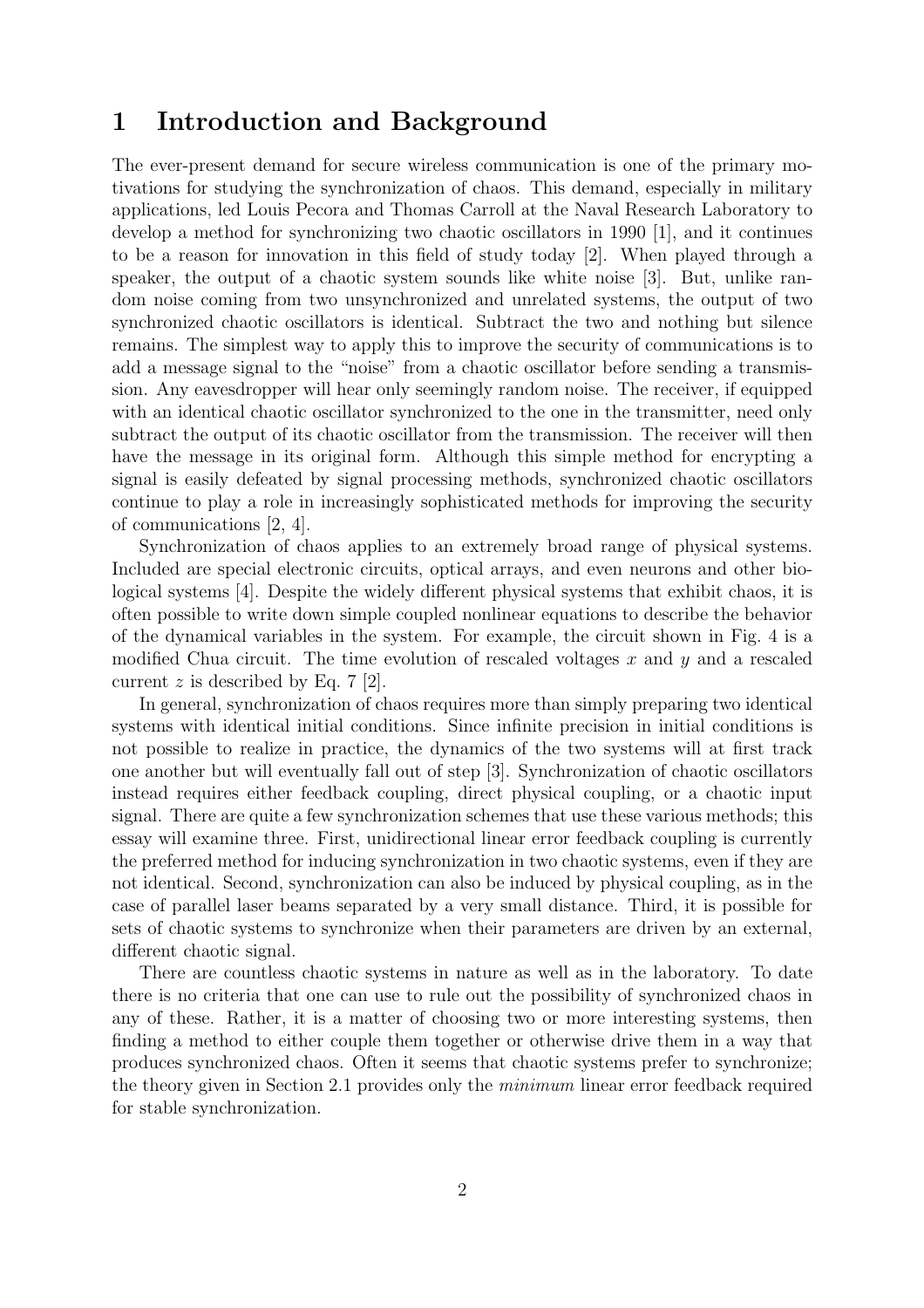# 2 Theory and numerical simulation

### 2.1 Unidirectional linear error feedback coupling

Since Pecora and Carroll's paper in 1990 [1], various feedback methods have been proposed as the best way to synchronize chaotic systems. In terms of simplicity and ease of physical implementation, one of the leading theories makes use of unidirectional linear error feedback coupling. Developed by Liu, et al. in 2002, this method is commonly used because it requires relatively low feedback gain and does not require the solution of nonlinear optimization problems [5]. This method was refined by Sun and Zhang [6], as well as Jiang, et al. [7]. Their work focuses on simple global synchronization criteria for coupled chaotic systems. This essay will follow Jiang, et al.'s treatment. Given a chaotic system in the form

$$
\dot{x} = Ax + g(x) + u,\tag{1}
$$

where x is the n–dimensional state vector, u is the n–dimensional input vector, A is an  $n \times n$  matrix of constants, and  $q(x)$  is a nonlinear, everywhere continuous function. We assume that  $q(x)$  has a form such that

$$
g(x) - g(\tilde{x}) = M_{x,\tilde{x}}(x - \tilde{x}),
$$
\n(2)

where  $M_{x,\tilde{x}}$  is a bounded matrix whose elements depend on x and  $\tilde{x}$ . We create a slave system based on Eq. 1:

$$
\dot{\tilde{x}} = A\tilde{x} + g(\tilde{x}) + u + K(x - \tilde{x}),\tag{3}
$$

where K is an  $n \times n$  diagonal feedback matrix. By a judicious choice of the diagonal elements  $k_i = K_{ii}$ , one can ensure global asymptotic synchronization of the two systems. For a positive definite  $n \times n$  matrix of constants P, if the  $k_i$  are chosen such that the eigenvalues  $\lambda_i$  of the matrix  $Q \equiv [(A - K + M_{x,\tilde{x}})^T P + P(A - K + M_{x,\tilde{x}})]$  are all negative and bounded above by a constant  $\mu < 0$ , the two systems will be synchronized. Here we see the advantage of unidirectional linear error feedback coupling. The best choice of feedback is easy to calculate and implement physically, and the size of the feedback is necessarily on the order of the adjustable parameters in the system,  $A$  and  $M$ . The proof is explained in more detail in Appendix A, but the particular details are not crucial for understanding the material discussed in this essay. The key idea is that, given a system of equations that describes the dynamics of two or more chaotic oscillators, using the theory presented here will yield a feedback gain matrix  $K$ . This time-dependent matrix does not require difficult calculations at each time step and represents the minimum feedback required to induce synchronization between the two systems.

### 2.2 Synchronization via chaotic parameter driving

Synchronization via chaotic parameter driving is very different in character from the above methods of inducing synchronization in that it requires no coupling between the chaotic systems. A simple example of this phenomenon uses two uncoupled Lorenz systems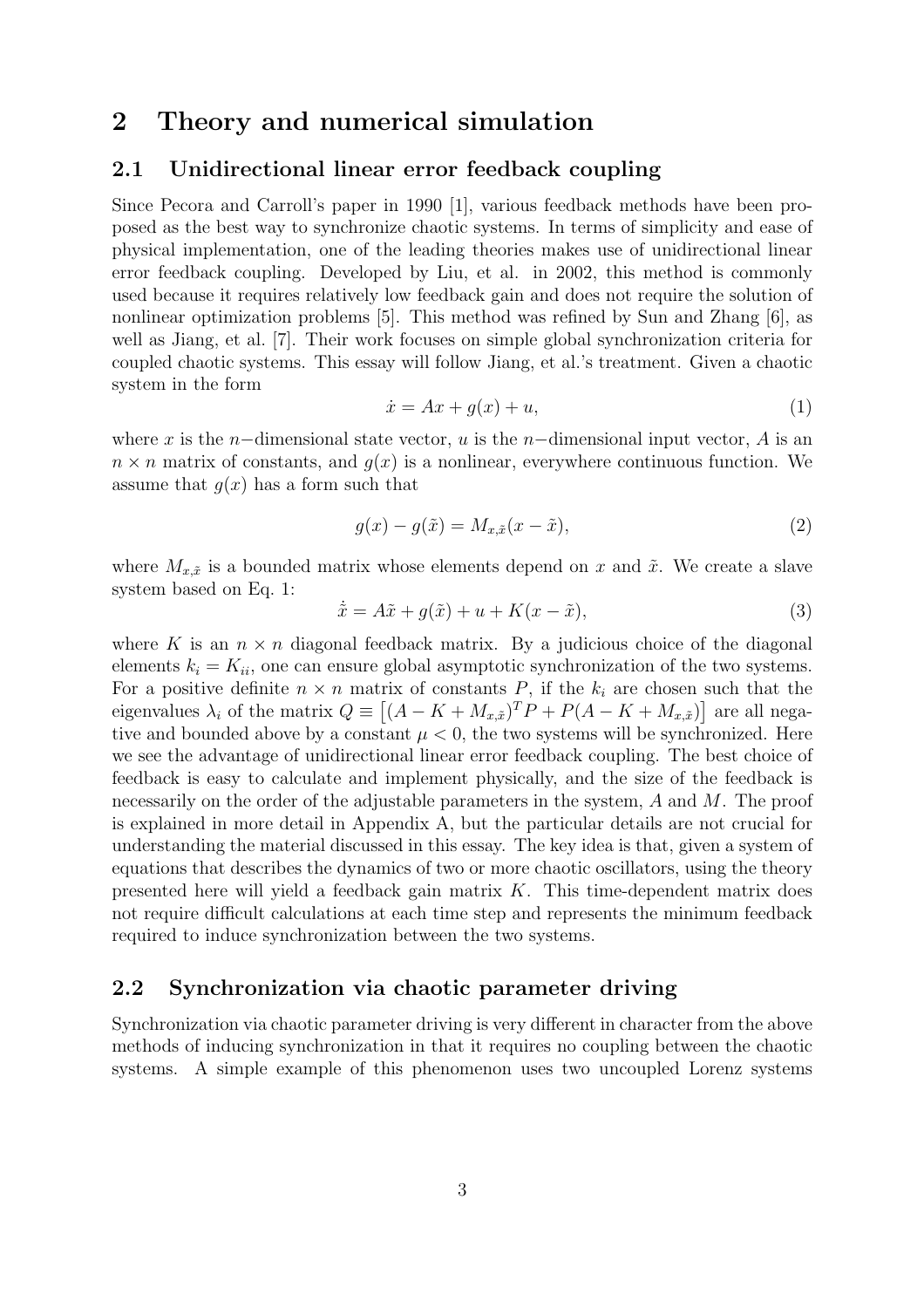(hereafter systems 1 and 2):

$$
\begin{cases}\n x_i = \sigma_i(y_i - x_i), \\
 y_i = \gamma_i x_i - y_i - x_i z_i, \quad i = 1, 2 \\
 z_i = x_i y_i - b_i z_i,\n\end{cases} \tag{4}
$$

where  $\sigma_i$  and  $b_i$  are chosen so that this systems is in the chaotic regime. The parameters  $\gamma_i$  are not fixed; instead we have

$$
\gamma_i = d \left| p_n \right|, \quad i = 1, 2,\tag{5}
$$

where d controls the driving strength and  $p_n$  is a different chaotic signal:

$$
p_{n+1} = 1 - \mu p_n^2. \tag{6}
$$

When systems 1 and 2 are started with nearly identical initial conditions and  $d = 0$ , their trajectories diverge. When they are started with very different initial conditions and  $d \neq 0$ , the influence of the chaotic input from Eq. 6 causes systems 1 and 2 to quickly synchronize. Fig. 1 shows the error  $(x, y, z) \equiv (x_1 - x_2, y_1 - y_2, z_1 - z_2)$  between the dynamical variables of the two systems. This figure was generated by Guo-Hui Li using a fourth-order Runge-Kutta routine to perform a numerical simulation of the time evolution of the system given in Eq. 4 [8].

### 3 Experiment

#### 3.1 Lasers

A laser is an example of a nonlinear oscillator whose behavior can be periodic or chaotic. It is possible to synchronize two lasers that are operating in a chaotic state. The experimental setup is very simple; two lasers are placed so that, after a series of mirrors and beam splitters, their beams are parallel and separated by a small distance d. The beam width is much less than a millimeter, and d ranges from about 0.5mm to 2.0mm. The beams themselves do not overlap, but for small enough d, the electric fields of the two beams overlap. This direct physical coupling of the two laser beams is enough to induce synchronization. For this system, synchronization means that the relative intensities of the two lasers track one another in time. Fig. 2 shows the relative intensities of the two beams, before and after synchronization [3].

The work of Wüunsche, et al. contains another example of direct physical coupling between laser beams [9]. As shown in Fig. 3, two identical semiconductor lasers are pointed so that their beams are collinear. The beams pass through collimators and a 50/50 beam splitter. Part of each beam goes to an oscilloscope, an electrical spectrum analyzer, and an optical spectrum analyzer, while the rest is injected into the opposite laser. This direct injection is the vehicle of physical coupling between the two lasers. Wünsche, et al. report synchronization similar to that of Fig. 2.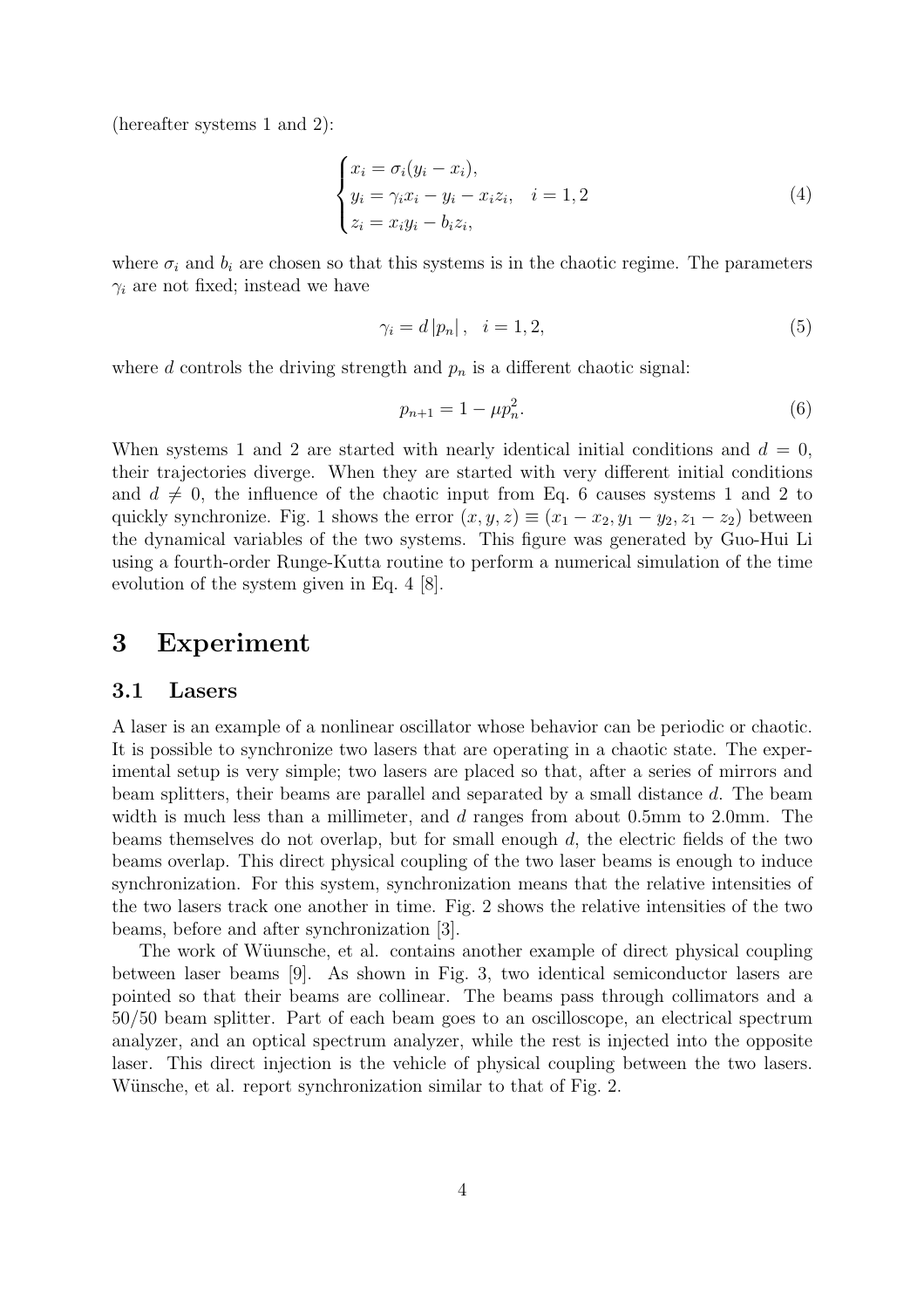### 3.2 Electronic circuits

#### 3.2.1 Two different circuits used to secure communication

There are many examples of experiments in which coupled chaotic oscillators synchronize [1, 2, 10]. The current standard procedure, given one or more chaotic electronic circuits, is to start with the nonlinear equations that describe certain voltages and currents as a function of time. Fotsin, et al. [2] begin with a modified Chua circuit (see Fig. 4). The time evolution of voltages and current in this circuit is given by Eq. 7:

$$
\begin{cases}\n\dot{x}_1 = a(y_1 - x_1^3 + cx_1) + c_1 s(t), \\
\dot{y}_1 = x_1 - y_1 - z_1, \\
\dot{z}_1 = by_1,\n\end{cases} (7)
$$

where a, b, and c are constants. The additive term  $c_1s(t)$  consists of a scaling constant  $c_1$  and an analog information signal  $s(t)$  (the message).

This circuit was coupled to a different type of chaotic oscillator: a modified Van der Pol-Duffing oscillator. The time evolution of voltages and current in this circuit is given by Eq. 8:

$$
\begin{cases}\n\dot{x}_2 = m(y_2 - x_2^3 + \alpha x_2 - \mu) - \tilde{k}_1(x_2 - x_1), \\
\dot{y}_2 = x_2 - y_2 - z_2, \\
\dot{z}_2 = \beta y_2 - \gamma z_2 - \tilde{k}_2(z_2 - z_1),\n\end{cases} (8)
$$

where  $x_2$  and  $y_2$  correspond to the voltages  $V_1$  and  $V_2$ , rescaled and  $z_2$  corresponds to  $I_L$ , rescaled.  $V_1$ ,  $V_2$ , and  $I_L$  are indicated on the schematic of this circuit in Fig. 5. m,  $\alpha$ ,  $\mu$ ,  $\beta$ , and and  $\gamma$  are constants.

The next step is to determine the appropriate feedback gains  $\tilde{k}_1$  and  $\tilde{k}_1$  (as in Eq. 3) that ensure synchronization via unidirectional linear error feedback coupling, then implement the feedback in the electronic circuits. Using the technique presented in Section 2.1, Fotsin, et al. find that when the feedback gains are updated according to

$$
\dot{\tilde{k}}_1 = \gamma_1 (x_2 - x_1)^2, \n\dot{\tilde{k}}_2 = \gamma_2 (z_2 - z_1)^2,
$$
\n(9)

with  $\gamma_1, \gamma_2 > 0$ ,  $(x_1, y_1, z_1)$  will asymptotically synchronize to  $(x_2, y_2, z_2)$ .  $x_1$  is then transmitted as an analog signal. To recover the message without differentiation of the transmitted signal, Fotsin, et al. use the following algorithm:

$$
\begin{cases}\n\hat{s}(t) = c_1 k x_1 + w(t), \\
\dot{w}(t) = -c_1 k \left[ (x_2 - y_2 - z_2) - \tilde{k}_1 (x_2 - x_1) + c_1 \hat{s}(t) \right],\n\end{cases}
$$
\n(10)

where  $\hat{s}(t)$  is the recovered message and the gain  $k > 0$  is a constant. Solving this system, one recovers  $\hat{s}(t)$  (see Fig. 6) [2].

#### 3.2.2 Chua circuit coupled to plasma discharge tube

Thus far we have examined experiments in which lasers were synchronized via direct physical coupling, and different types of electronic circuits were synchronized via linear error feedback coupling. In the last few years, researchers have been exploring the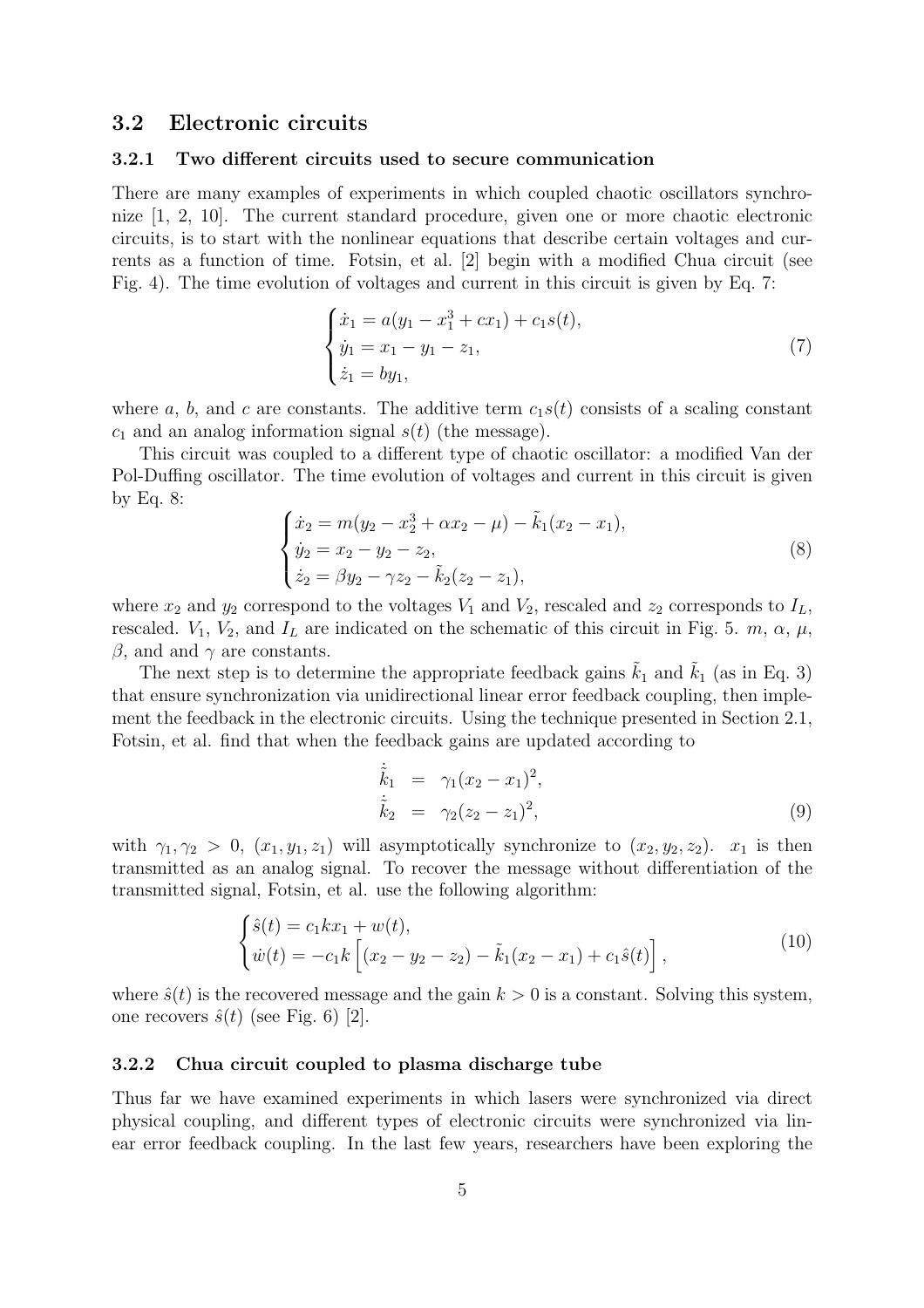possibility of synchronization between a chaotic electronic circuit and an optoelectronic chaotic oscillator. For example, the work of Rosa, et al. involves the synchronization of a Chua oscillator circuit coupled to a plasma discharge tube [11]. In this experiment a voltage in the circuit synchronizes with the light intensity of the plasma discharge. The coupling is via unidirectional feedback; the voltage across C1 (see Fig. 4) is the driving signal for the plasma discharge tube. The evidence for synchronization is similar to that seen in Fig. 2. Despite the differences between these two chaotic physical systems, Rosa et al. were able to induce synchronization between them.

# 4 Discussion

Chaotic oscillators abound in both nature and in the physics laboratory, from nonlinear electronic circuits to lasers to natural chaotic systems such as global weather patterns or networks of neurons. The ability to induce synchronization between two chaotic systems is a big step toward exercising some control over their chaotic dynamics. It can also be the beginning of understanding the way that these systems work. Furthermore, once two chaotic oscillators are synchronized, it is not difficult to extend the same approach to a network of many such oscillators.

There are many applications for the the techniques presented in this essay. We have already seen a simple approach to secure communication; more sophisticated schemes exist that use synchronized chaotic oscillators. As another example, one could synchronize an array of chaotic lasers used in industrial manufacturing. If there are sixteen lasers, all cutting the same pattern, synchronizing their relative intensities will help guarantee that the parts produced are identical. Finally, there are biological applications. There is ongoing research in the synchronization of different cells for the purpose of treating disease [12]. If it is found that certain cells behave as chaotic oscillators, it may be possible to use feedback methods to induce synchronization.

Because of the broad range of chaotic oscillator systems that are susceptible to synchronization, this essay has been a survey of ongoing research topics in this field rather than a detailed discussion of a specific experiment or theory. We have discussed universal linear error feedback coupling theory; this is currently the standard method for synchronizing two or more chaotic oscillators that can be expressed as systems of coupled nonlinear equations. One advantages of this method is that it is computationally simple meaning, that there are no nonlinear systems to solve to determine the right feedback gain at each time step. Another advantage is that the feedback gains are necessarily on the order of the dynamical variables of the system. For example, if a voltage in a electronic chaotic oscillator ranges between 0 and 5 volts, the feedback gain will probably be of the same order of magnitude (less than 10 volts). Other methods of inducing synchronization require gains several orders of magnitude greater than those of the dynamical variables in the system [5]. While effective, this can be difficult to implement in a delicate electronic circuit. It is also inelegant in the sense that it is simply using brute force to overpower the natural dynamics of the system.

In this essay we have looked at another method to induce synchronization: driving one of the parameters in two chaotic systems with a different chaotic signal. Despite different initial conditions the two systems synchronize quickly in this setup. This is a relatively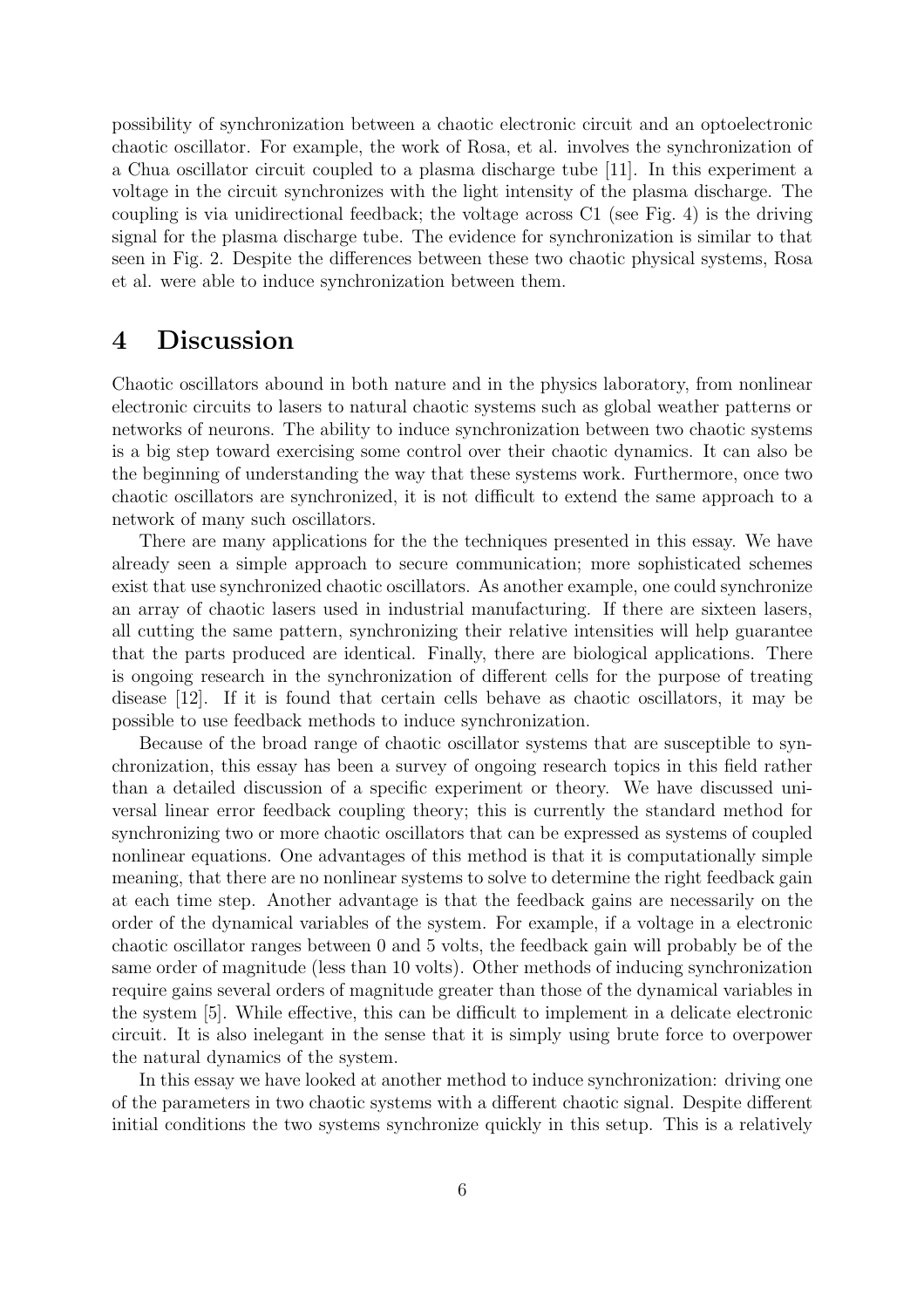new area of research (2005); this method may prove useful in situations when feedback is difficult to implement in hardware [8]. We have also examined one of the many instances of synchronization of two different chaotic oscillator circuits via universal linear error feedback coupling. Our example was a modified Chua oscillator coupled to a modified Van der Pol-Duffing oscillator; this particular system included a direct application to secure communication [2]. Finally, we have discussed the synchronization of chaotic laser beams via direct physical coupling. Two methods were separating two parallel beams by a small distance so their electric fields overlap and coupling by directly injecting a laser beam into the resonant cavity of another laser. Both methods effectively produce synchronization without the need for delicate time-dependent feedback circuits. We also mentioned the coupling of a Chua oscillator circuit to a plasma discharge tube. In this experiment a voltage in the circuit synchronizes with the light intensity of the plasma discharge. Even though these are very different chaotic physical systems, it is nonetheless possible to induce synchronization between them [11]. Because of the wide applicability of synchronized chaos, it is likely that researchers will discover synchronization between even more exotic systems in the future. Synchronization of biological systems may yield unexpected but very useful applications, particularly in the field of medicine.

# A Appendix: Exponential Lyapunov Stability

The notation in this Appendix follows that of Section 2.1; the theory presented in this section follows Jiang, et al. [7]. Lyapunov stability theory is the standard tool used to calculate the feedback required for synchronization [2, 10, 7, 5, 6]. First we define the error between the two systems as  $e \equiv x - \tilde{x}$ . For two chaotic systems global asymptotic synchronization means that the error  $e$  is globally exponentially stable about the origin. Lyapunov stability theory states that for exponential stability,  $\dot{V} \leq 0$ , where

$$
V \equiv e^T P e,\tag{11}
$$

where  $P$  is a positive definite matrix of constants and  $e$  is the error defined above. Since  $e$  and  $e^T$  both depend on time,

$$
\dot{V} = \dot{e}^T P e + e^T P \dot{e}.\tag{12}
$$

From Eqns. 1 and 3 we calculate:

$$
\dot{e} = \dot{x} - \dot{\tilde{x}} = (A - K)e + g(x) - g(\tilde{x})
$$
\n(13)

After a few lines of algebra we obtain the result

$$
\dot{V} = e^{T} \left[ (A - K + M_{x,\tilde{x}})^{T} P + P(A - K + M_{x,\tilde{x}}) \right] e \equiv e^{T} Q e,
$$
\n(14)

where  $Q \equiv \left[ (A - K + M_{x,\tilde{x}})^T P + P(A - K + M_{x,\tilde{x}}) \right]$ . Given that the eigenvalues of Q are  $\lambda_i$ ,  $i = 1, 2, ..., n$ , we can make a unitary transformation  $Q = U^* \Lambda U$ , where  $\Lambda$  is the diagonal  $n \times n$  matrix with  $\Lambda_{ii} = \lambda_i$ . Thus our condition for stability  $\dot{V} \leq 0$  becomes

$$
\dot{V} = e^T Q e = e^T U^* \Lambda U e = e_1^T \Lambda e_1 \le \mu e_1^T e_1 < 0,\tag{15}
$$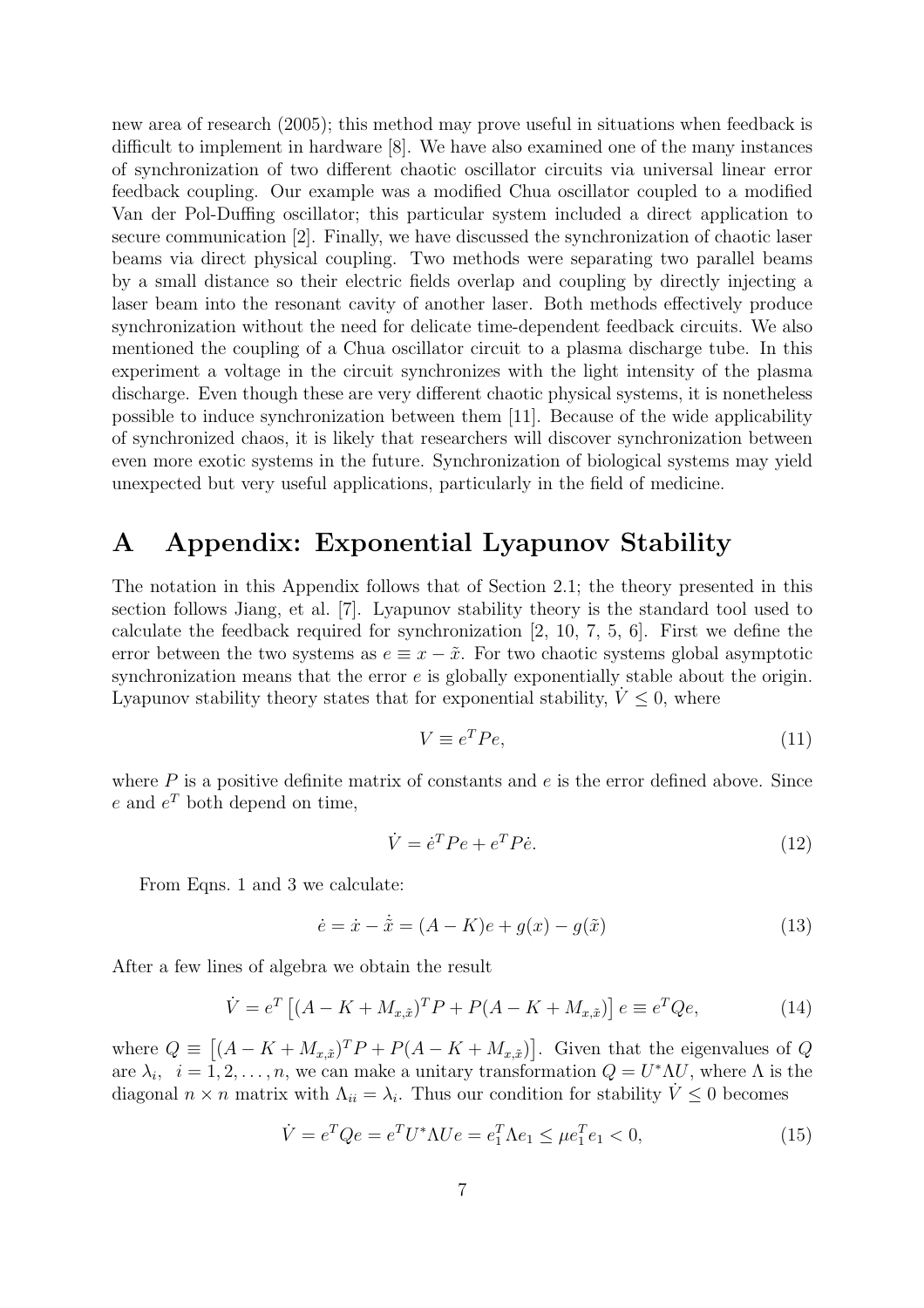where  $e_1 \equiv Ue$ . Provided that we choose the feedback gain K such that the eigenvalues of Q are negative and bounded above by by a negative constant  $\mu$ , the two systems described by Eqns. 1 and 3 are globally asymptotically synchronized. A simple case is to use  $P = I$ , where I is the identity matrix. Then the condition for stability reduces to the expression

$$
k_i \ge \frac{1}{2}(Q_{ii} + R_i - \mu), \quad i = 1, 2, \dots, n,
$$
\n(16)

where the  $Q_{ij}$  are the elements of Q and  $R_i \equiv \sum_{j=1,j\neq i}^{n} |Q_{ij}|$ . Note that this analysis applies even when the two systems are quite different; for example, Fotsin, et al. use this method to effectively induce synchronization between a Chua oscillator and a modified Van der Pol-Duffing oscillator [2].

# References

- [1] L. M. Pecora and T. L. Carroll, Physical Review Letters 64, 821 (1990).
- [2] H. Fotsin, S. Bowong, and J. Daafouz, Chaos, Solitons & Fractals 26, 215 (2005).
- [3] K. T. Alligood, T. D. Sauer, and J. A. Yorke, Chaos an introduction to dynamical systems (Springer-Verlag New York, Inc., New York, 1997).
- [4] S. Strogatz, Sync: the emerging science of spontaneous order (Hyperion Books, New York, 2003).
- [5] F. Liu, Y. Ren, X. Shan, and Z. Qiu, Chaos,Solitons & Fractals 13, 723 (2002).
- [6] J. Sun and Y. Zhang, Chaos, Solitons & Fractals 19, 93 (2004).
- [7] G.-P. Jiang, W. K.-S. Tang, and G. Chen, Chaos, Solitons & Fractals 15, 925 (2003).
- [8] G.-H. Li, Chaos, Solitons & Fractals 26, 1485 (2005).
- [9] H. J. Wunsche et al., Physical Review Letters 94, 163901 (2005).
- [10] H. Fotsin and S. Bowong, Chaos, Solitons & Fractals 27, 822 (2006).
- [11] J. Epaminondas Rosa et al., Physical Review E (Statistical, Nonlinear, and Soft Matter Physics) 68, 025202 (2003).
- [12] E. T. Keller and J. Brown, Journal of Cellular Biochemistry 91, 718 (2004).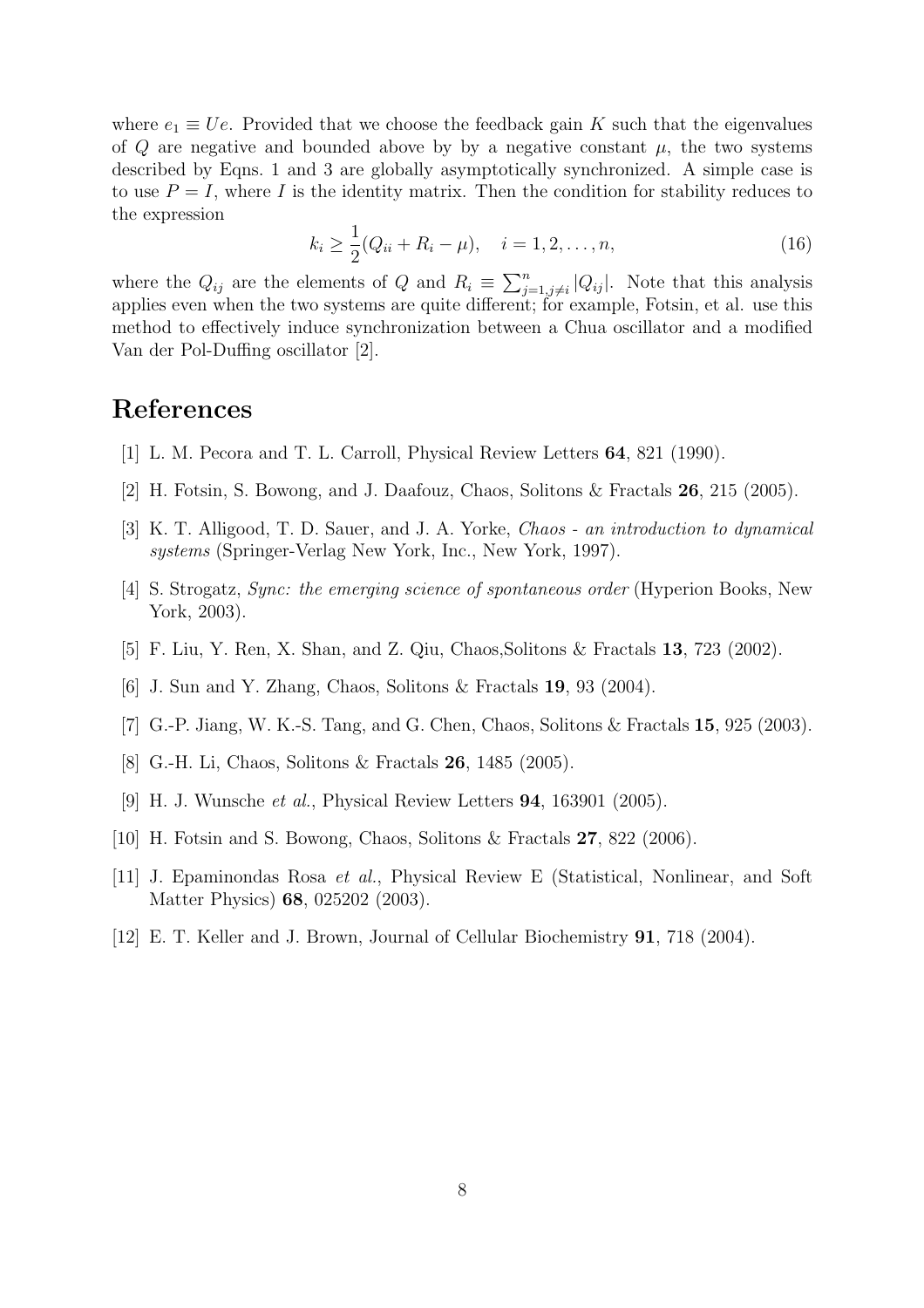

Figure 1: Complete synchronization for  $d = 28$  and the initial condition  $(x_1, y_1, y_1) =$  $(1.5, 1, -5)$  and  $(x_2, y_2, y_2) = (-8, 5, -9)$ . Despite different initial conditions, the two systems synchronize quickly. Here  $x \equiv x_1 - x_2$ ,  $y \equiv y_1 - y_2$ , and  $z \equiv z_1 - z_2$ . For this system,  $\sigma_i = 10$ ,  $b_i = 8/3$ ,  $\mu = 1.95$ , and  $p_0 = 0.8$ —all chosen such that the systems in Eqns. 4 and 6 are all in the chaotic regimes. Figure source is [8].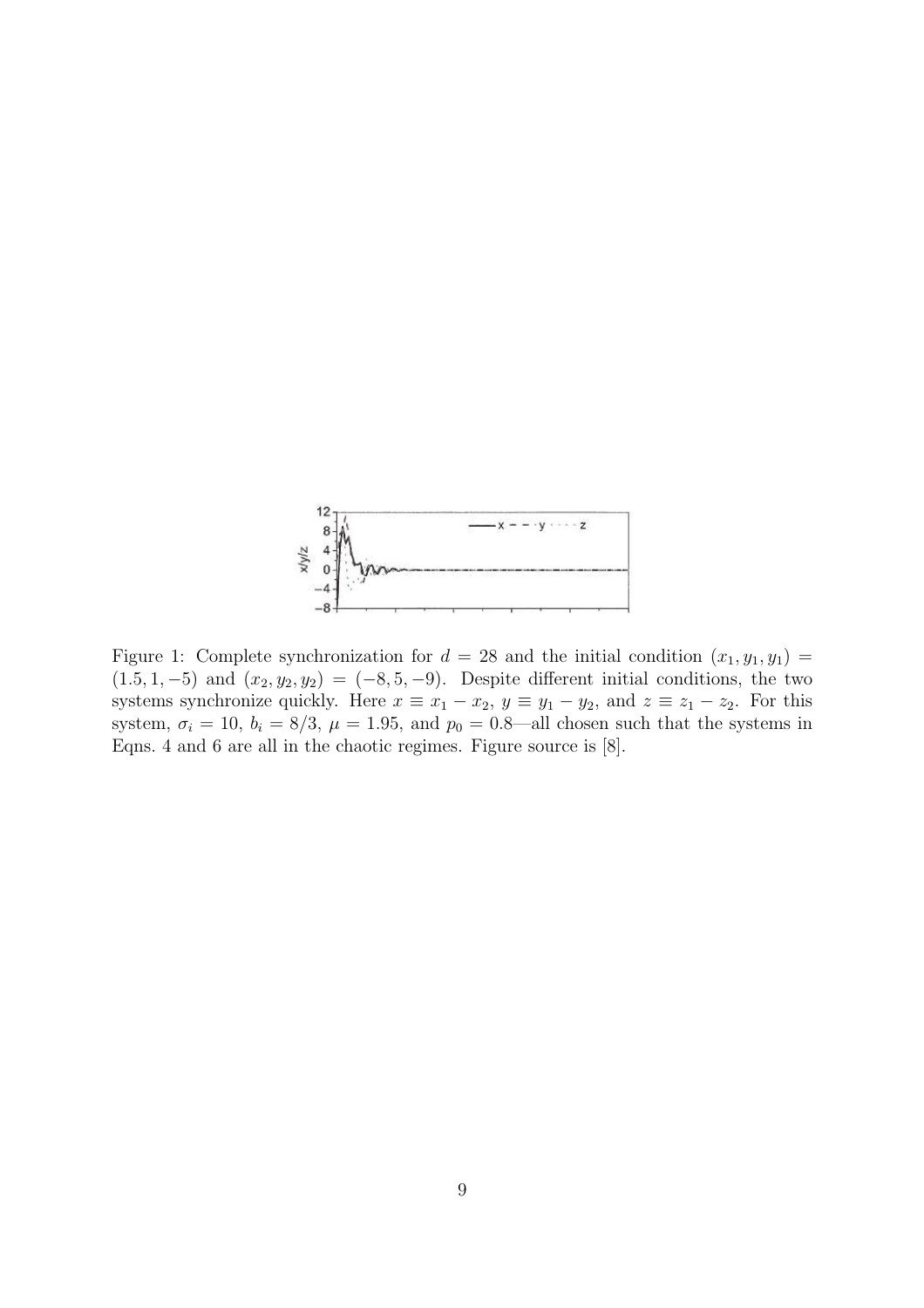

Figure 2: Synchronization of intensities for two coupled lasers. (a) shows the relative intensities of the two laser beams when they are separated by  $d = 1.0$ mm. The coupling is not strong enough to cause synchronization at this distance. (b) shows the relative intensities of the two laser beams when they are separated by  $d = 0.75$ mm. Here the coupling is strong enough to cause synchronization; the intensity versus time plots are nearly identical for both lasers. (c) shows the relative intensity of laser 1 plotted against the relative intensity of laser 2 at each point in time. Here  $d = 1.0$ mm and the two lasers are not synchronized. (d) shows the relative intensity of laser 1 plotted against the relative intensity of laser 2 at each point in time. Here  $d = 0.75$  and the two lasers are synchronized. Figure source is [3].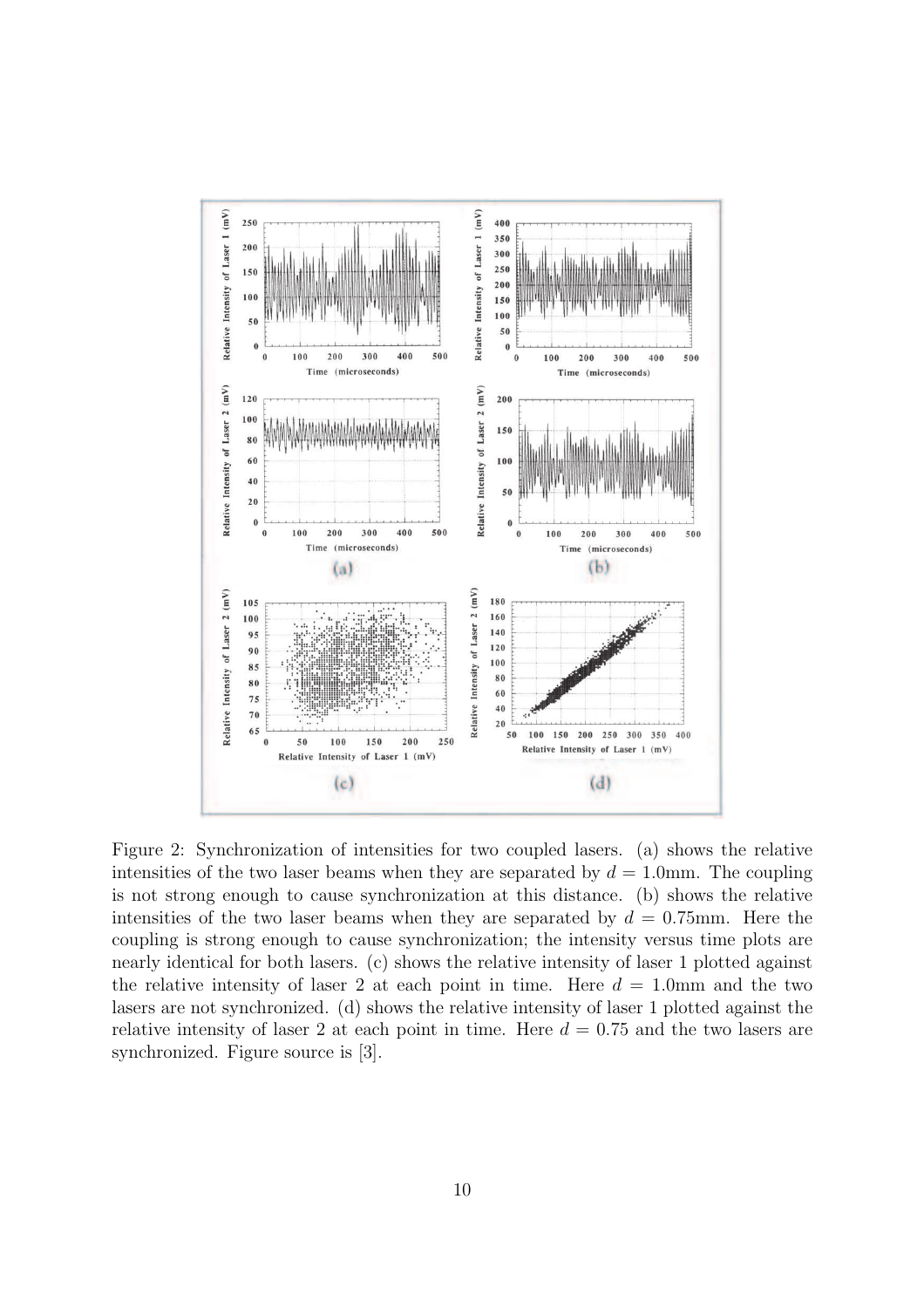

Figure 3: Experimental setup for two identical semiconductor lasers pointed directly at one another. (L) indicates a collimator and (BS) indicates a 50/50 beam splitter. Part of each beam goes to an oscilloscope for analysis, while the rest is injected into the opposite laser. This direct injection is the vehicle of physical coupling between the two lasers. Figure source is [9].



Figure 4: Schematic of a modified Chua circuit. The time evolution of voltages and current in this circuit is given by Eq. 7. Figure source is [2]; the specific values of the resistors, capacitors, diodes, and operational amplifiers in this circuit are given in this reference as well.



Figure 5: Schematic of a modified Van der Pol-Duffing oscillator circuit. The time evolution of voltages and current in this circuit is given by Eq. 8. Figure source is [2]; the specific values of the resistors, capacitors, diodes, and operational amplifiers in this circuit are given in this reference as well.